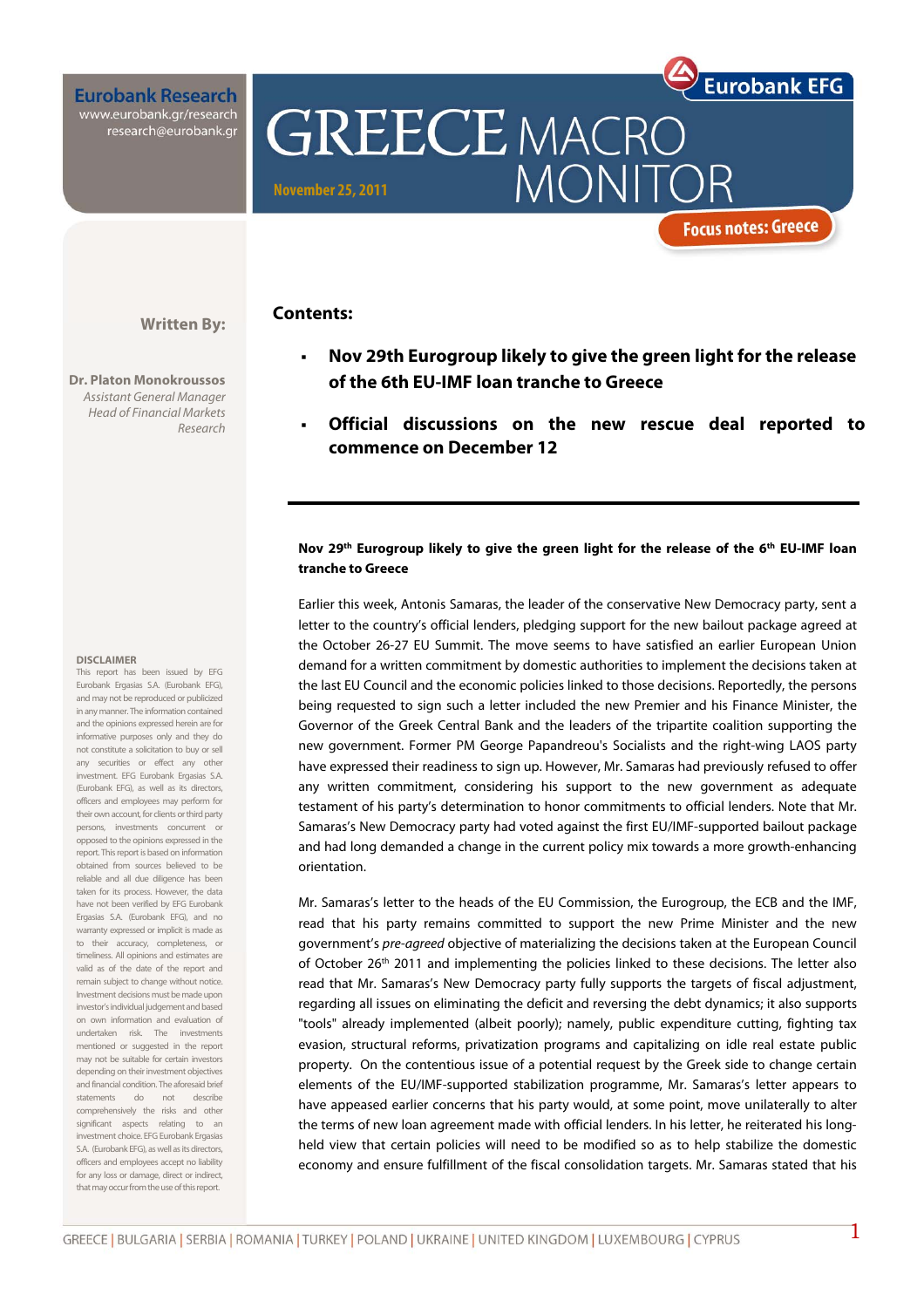



November 25, 2011

**Focus notes: Greece** 

party intends to bring these issues to discussion (along with viable policy alternatives), but clarified that any policy changes would be made "strictly" within the framework outlined by the Program.

In a statement released on November 24, the IMF welcomed Mr. Samaras's letter, expressing support for the key objectives and policies of the program. Earlier, Greek PM Lukas Papademos was quoted in a Reuters report as saying that the European Union was satisfied as well. Taking into account the above development, we expect the Nov. 29 Eurogroup to give the green light for the release of the 6<sup>th</sup> loan tranche to Greece, under the present EU/IMF-supported Greek Loan Facility. Today's edition of Greek newspaper Kathimerini quoted a number of official sources as suggesting that the next loan disbursement is likely to take place by December 5.As a reminder, the procedures for the release of the 6th loan tranche of €8bn (=€5.8bn in the form of EZ bilateral loans + €2.2bn from the IMF under the present SBA) were effectively frozen in early November, following ex-Prime Minister George Papandreou's surprise decision to call a referendum on the new Greek bailout plan agreed at the October 26-27 EU Summit. A few days before the formation of the new government, Eurogroup President Jean-Claude Juncker and European Commissioner for Economic and Monetary Affairs Olli Rehn signaled that Greece would receive the sixth EU loan tranche before the end of this month, conditional on a written commitment by domestic authorities to implement the new bailout deal. Note that overall principal and interest payments (ex-T-Bills) for the remainder of the year amount to €2.96bn with the first major redemption coming on December 19th when €1.17bn in 3-year government bonds mature. Reuters recently quoted a government source as saying that Greece has enough cash reserves to meet its funding needs until mid-December 2011.

#### **Official discussions on the new rescue deal reported to commence on December 12**

Discussions on the new rescue programme are expected to commence on December 12, when a team of senior Troika representations is scheduled to arrive in Athens to negotiate with the government the conditionality underlying the new loan agreement with official lenders. Greece's Deputy Premier and Finance Minister Evaggelos Venizelos said during a cabinet meeting yesterday that a Parliamentary vote on the  $2^{nd}$  loan agreement and the new Memorandum of Understanding laying out the economic policies supporting the new package will take place by the end of January. Reportedly, Mr. Venizelos added that he expects the new PSI deal to be also completed by that time. More imminently, a parliamentary vote on the 2012 budget is scheduled for December 7. In early December, the government is also expected to submit a new bill, which will include a number of remaining reforms included in the conditionality of the existing (1<sup>st</sup>) rescue EU-IMF package. Among others, the new bill will include measures relating to the intended opening up of a number of closed professions in transportation (e.g., taxi drivers) and other sectors of the domestic economy.